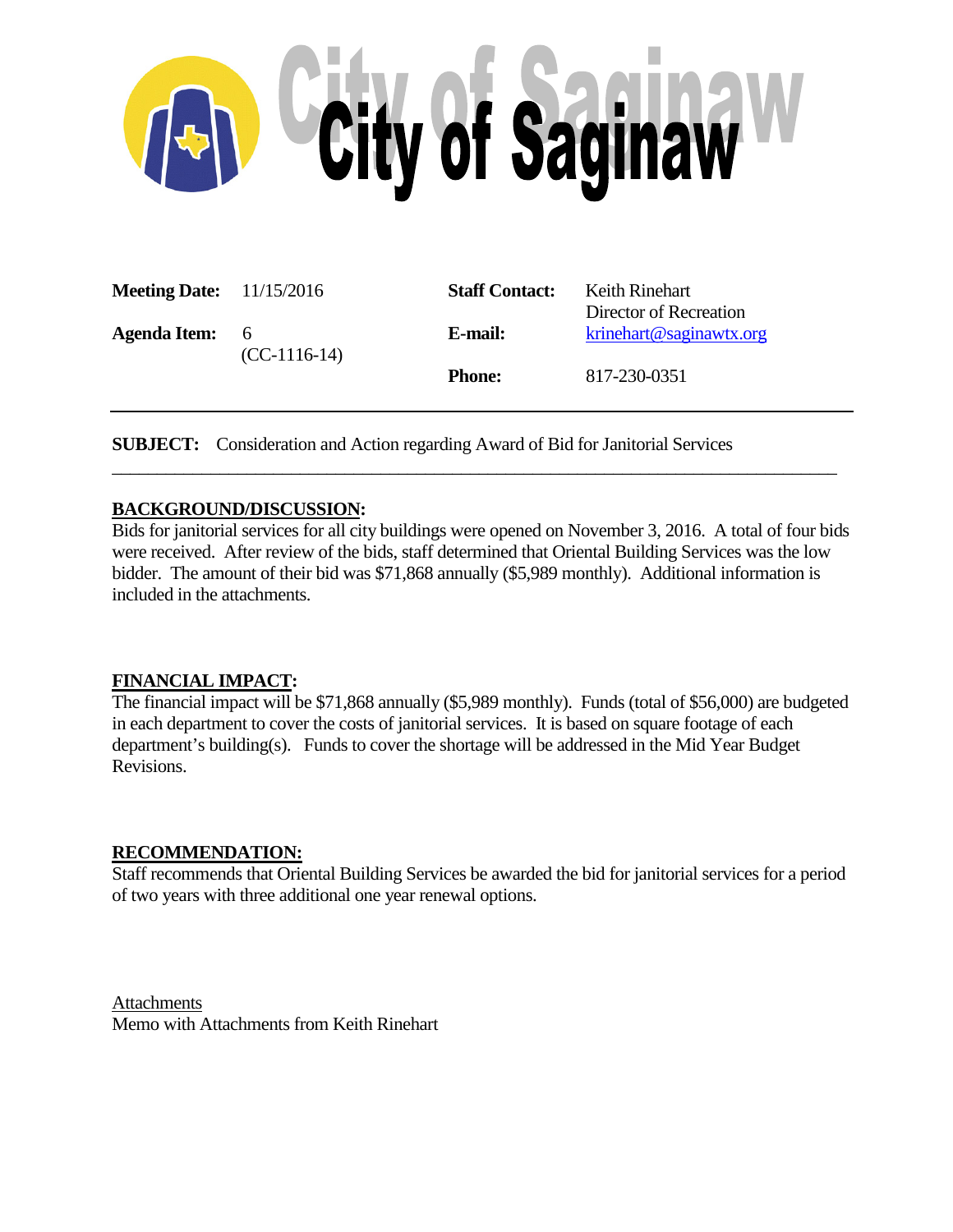

**333 W. McLeroy Blvd., Saginaw, Texas 76179**

# **Council Agenda Background**

**To:** Nan Stanford, City Manager

**From:** Keith C. Rinehart, Director of Recreation & Community Services

**Date:** City Council Meeting – November 15, 2016

### **ITEM:**

Consideration and action to award annual Janitorial Services Contract to Oriental Building **Services** 

### **PRESENTER:**

Keith C. Rinehart, Director of Recreation & Community Services

### **DISCUSSION:**

In 2009, staff advertised for janitorial services. Bonus Building Care was the low-bid and had our janitorial services contract since January 2010. Since the spring of 2016, the janitorial service provided has declined at all city facilities. Bonus Building Care was given two separate opportunities to improve services and to change cleaning crews/supervisors to no avail or change in quality of service.

Staff made the decision to seek another company for janitorial services and advertised in October 2016. We held a bid opening on November 3, 2016 with four (4) companies submitting bids. Oriental Building Services was the low bid at a cost of \$5,989 monthly/\$71,868 annually which is \$1,560 monthly/\$18,720 annually higher than our current contract. Oriental Building Services also has the janitorial contracts for the City of Plano and the DFW Airport Administrative offices and Department of Public Services and received excellent recommendations from references.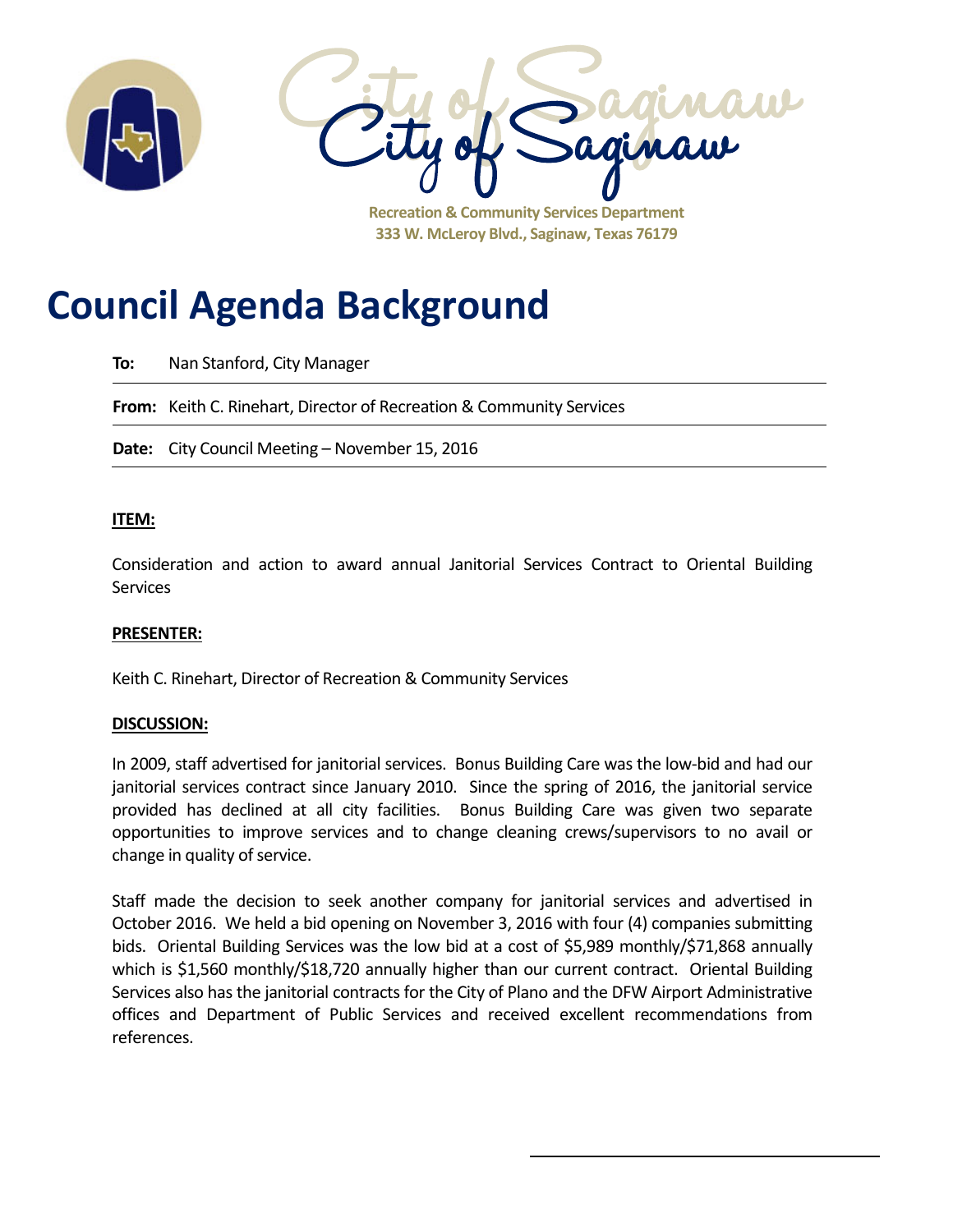### **RECOMMENDATION:**

Staff recommends awarding a new two (2) year janitorial services contract with three (3) additional one (1) year option years to Oriental Building Services to clean all municipal facilities.

### **FISCAL IMPACT:**

- The cost will be \$71,868 annually (\$5,989 monthly). Additional costs (per square foot) can be incurred with the stripping and waxing of floors and/or hot water extraction carpet cleaning.
	- o Our current contract pays \$53,148 annually (\$4,429.00 monthly) which is the same fees paid in the original contract that began in 2010.

### **ATTACHMENTS:**

- Bid Tabulations
- Page 6 of Contract Special Terms and Conditions
- Page 8 of Contract Length of Agreement
- Page 17 of Contract Signatures

### **ATTACHMENTS AVAILABLE UPON REQUEST:**

- Contract for Janitorial Services
- Attachment "A"

Thank you,

Keith C. Rinehart, Director of Recreation & Community Services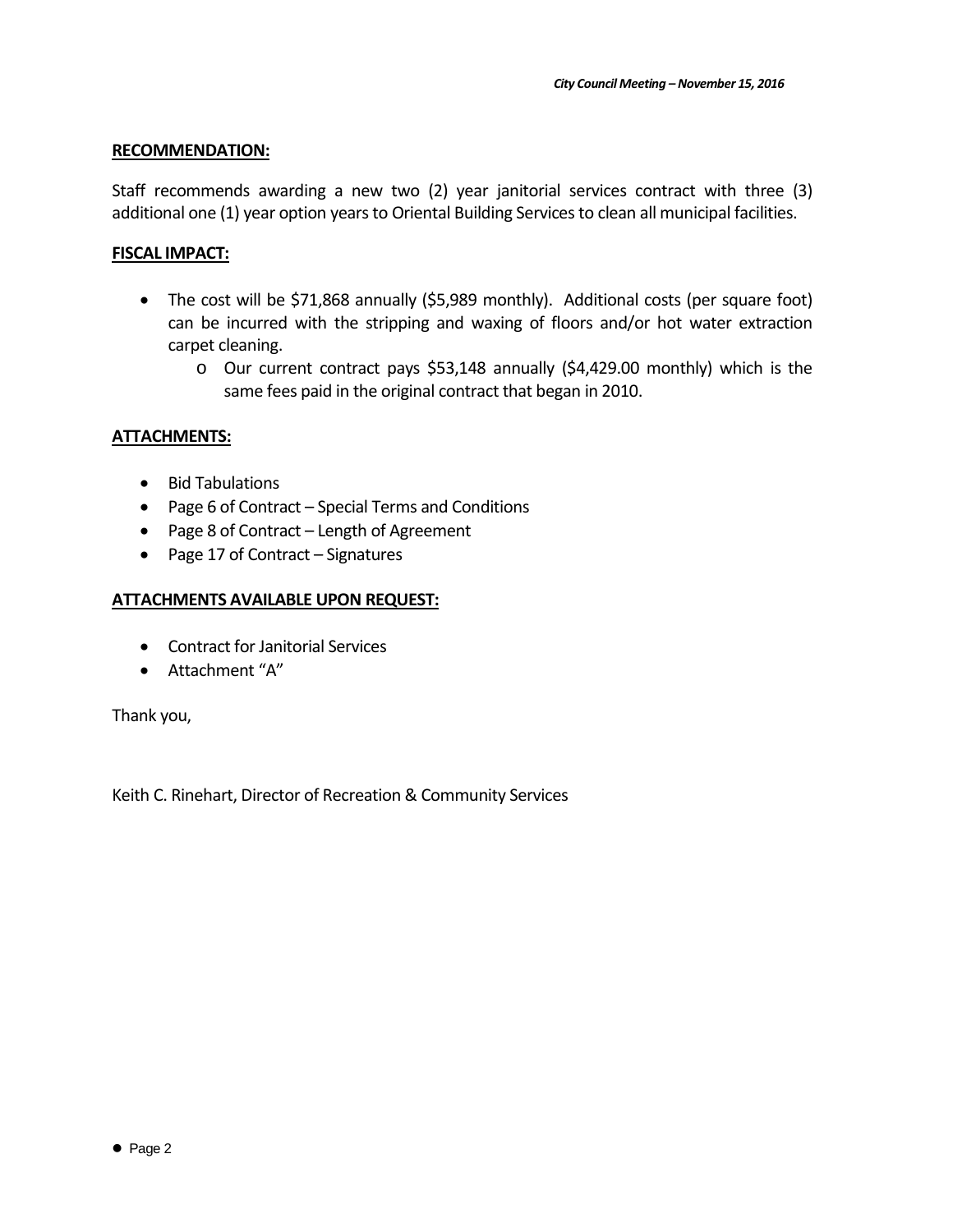# **City of Saginaw Janitorial Services Bid Opening Fact Sheet - November 3, 2016**

| <b>Company</b>                    | <b>Base Bid</b>      | Add Alt #1  | Add Alt #2  | Add Alt #3  | Add Alt #4  |
|-----------------------------------|----------------------|-------------|-------------|-------------|-------------|
| <b>American Facility Services</b> | Monthly: \$8,517     | \$0.16      | \$0.19      | \$0.18      | \$0.20      |
|                                   | Yearly: \$102,002.06 | Square Foot | Square Foot | Square Foot | Square Foot |
|                                   | Monthly: \$7,740     | \$0.30      | \$0.37      | \$0.30      | \$0.37      |
| <b>CTJ Maintenance, Inc.</b>      | Yearly: \$92,880     | Square Foot | Square Foot | Square Foot | Square Foot |
| <b>Building Contractors, Inc.</b> | Monthly: \$6,234.11  | \$0.13      | \$0.15      | \$0.09      | \$0.11      |
|                                   | Yearly: \$74,809.32  | Square Foot | Square Foot | Square Foot | Square Foot |
| <b>Oriental Building Services</b> | Monthly: \$5,989     | \$0.25      | \$0.33      | \$0.20      | \$0.27      |
|                                   | Yearly: \$71,868     | Square Foot | Square Foot | Square Foot | Square Foot |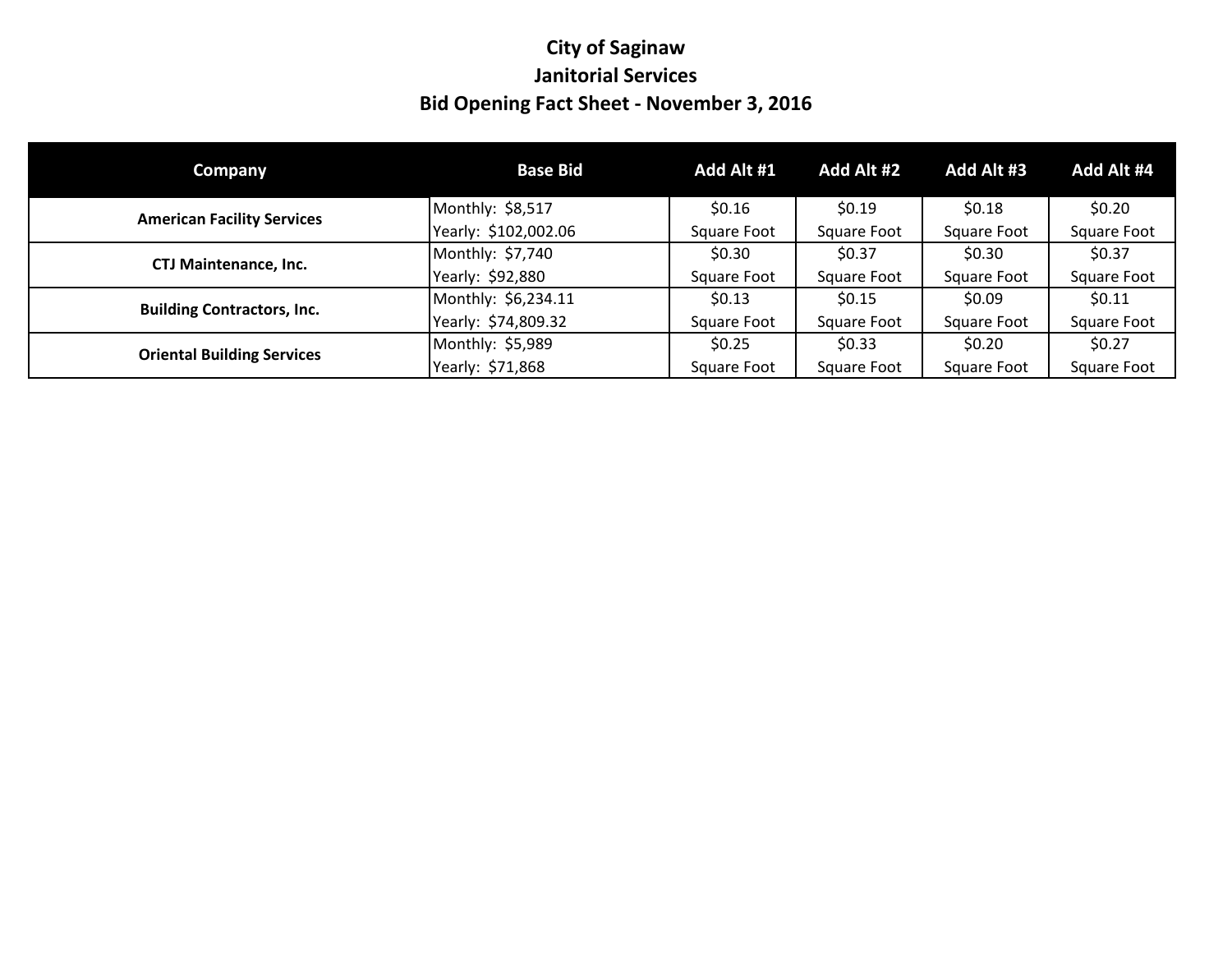The successful bidder may not assign their rights and duties under an award without the written consent of the City of Saginaw. Such consent shall not relieve the assignor of liability in the event of default by the assignee.

No public official shall have interest in this contract, in accordance with Texas Local Government Code Title 5, Subtitle C, Chapter 171. The attached conflict of interest form must be completed and returned with the bid package. A list of City officials and employees relevant to the conflict of interest questionnaire required for this contract is available from the City Secretary's office.

An agreement or contract between the successful bidder and the City of Saginaw shall be governed and construed according to the laws of the State of Texas. Performance of the agreement is in Tarrant County, Texas.

### **Special Terms and Conditions**

**Contract Terms:** Successful bidder(s) will be awarded a two (2) year contract, **effective December 5, 2016** or from notice to proceed as determined by the City of Saginaw. At the City of Saginaw's option and approval by the Saginaw City Council, the contract may be renewed for three (3) additional one (1) year periods, as further explained in Renewal Options. **Prices must remain firm in accordance with the terms and conditions outlined in the RFB specifications. Prices must remain firm for the initial two (2) year contract period. For each subsequent year, the City of Saginaw may consider a proposed increase in the janitorial services rate from the successful bidder (if any) that follows the Consumer Price Index (CPI) rate.**

**Renewal Options:** The City of Saginaw reserves the right to exercise an option to renew the contract of the successful bidder for three (3) additional one (1) year periods, provided such option is agreed upon by both parties. Prior to the completion of each additional year period, the contract will be reviewed and it will be determined whether to continue the contract for an additional year. If the City of Saginaw exercises the right in writing, the successful bidder shall update and submit any legal documents required during the initial solicitation by no later than sixty (60) calendar days prior to the commencement of the option period. These documents, include, but are not limited to, Insurance Certificates and must be in force for the full period of the option. If the updated documents are not submitted by the Bidder in complete form within the time specified, the City of Saginaw will rescind its option and seek a new bid solicitation.

### **SPECIAL CONDITIONS**

### **Insurance Requirements:**

- 1. The Contractor shall take out, pay for and maintain at all times during the prosecution of the work under contract, the following forms of insurance, in carriers acceptable to and approved by the City of Saginaw.
	- a. Workers' Compensation statutory
	- b. Employer's Liability \$500,000
	- c. Comprehensive Commercial General Liability:
		- i. Bodily Injury / Personal Injury \$1,000,000 per occurrence
		- ii. Property Damage \$1,000,000 aggregate
	- d. Automobile Liability
		- i. Bodily Injury \$100,000 per accident or \$500,000 aggregate
		- ii. Property Damage \$100,000 each occurrence
	- e. Contractual Liability same limits as above
- 2. The City of Saginaw reserves the right to review the insurance requirements of this section during the effective period of the contract and to require adjustment of insurance coverage and their limits when deemed necessary and prudent by the City of Saginaw based upon changes in statutory law, court decisions, or the claims history of the industry as well as the Contractor.

### **PAGE 6 OF JANITORIAL SERVICES BID**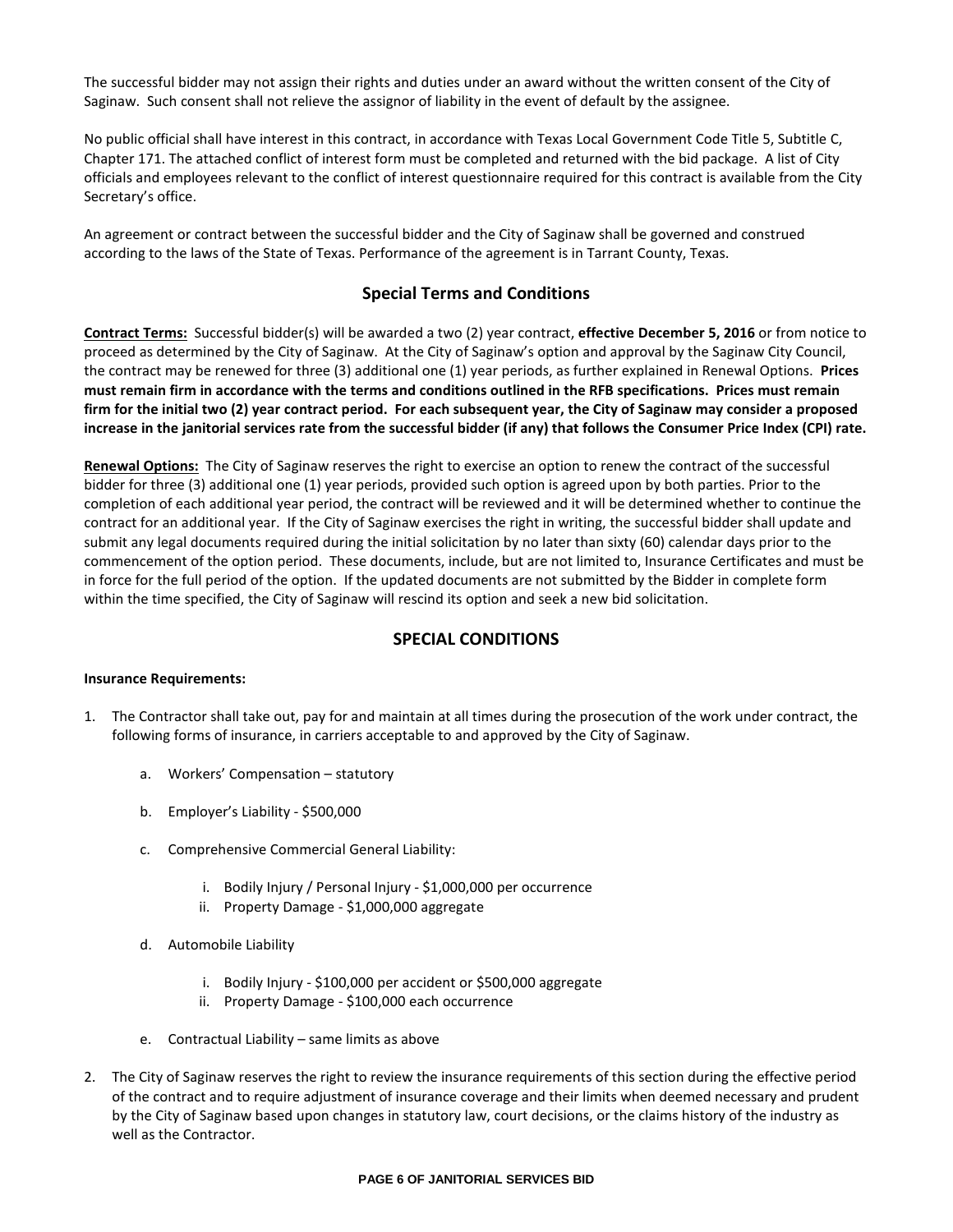### **TECHNICAL SPECIFICATIONS**

### **1. Background**

- **a.** The City of Saginaw is requesting bids to provide Janitorial Services at City of Saginaw facilities based on a "Monthly / Square Footage Rate". Services provided will be those normally associated with janitorial work and are described in this Bid Package.
- **b.** The buildings of the City of Saginaw include:
	- i. Recreation Center
	- ii. Public Works Service Center
	- iii. Public Works Fleet Maintenance Center
	- iv. Public Library
	- v. Police Station
	- vi. Senior Center
	- vii. Community Center
	- viii. Fire Department Administration
	- ix. City Hall
- **c.** Building addresses, square footage, and day and time schedules are provided in Attachment "A".
- **d.** The City of Saginaw is requesting a "Separate/ Add Alternate Bid Price" to provide stripping & waxing of hard and resilient flooring, and hot water extraction method of cleaning carpet. Specifications for these services are covered in "Section IV., Additional Services.

### **2. General Information**

- **a.** Buildings to be serviced and work schedules (See Attachment "A")
	- i. The City of Saginaw reserves the right to decrease or increase the square footage at any facility. The City of Saginaw also retains the option to add additional facilities or discontinue services at any facility should the need arise.
- **b.** Service Times (See Attachment "A")
	- i. The City of Saginaw reserves the right to decrease or increase the number of days at any facility. Service times for most facilities will be during the evening and night hours, in most cases after 8:00 p.m. However, some facilities may require cleaning during business hours or weekends.

### **3. Length of Agreement**

- **a.** The successful bidder will be awarded a two (2) year contract, effective **December 5, 2016** or from notice to proceed as determined by the City of Saginaw. At the City of Saginaw's option and approval by the City Council, the contract may be renewed for three (3) additional one (1) year periods, as further explained in Renewal Options (see Special Terms and Conditions). Prices must remain firm for the initial two (2) year contract period. For each subsequent year, the City of Saginaw may consider an increase that follows the Consumer Price Index (CPI) rate.
- **b.** The successful bidder will contact the City of Saginaw one hundred twenty (120) days prior to the expiration of each contract period to notify the City of the proposed Monthly / Square Footage Rate for the coming year. The City of Saginaw will then have thirty (30) days to respond in writing. If the new Monthly / Square Footage Rates are deemed acceptable, the Contractor and the City of Saginaw will proceed with the renewal option.